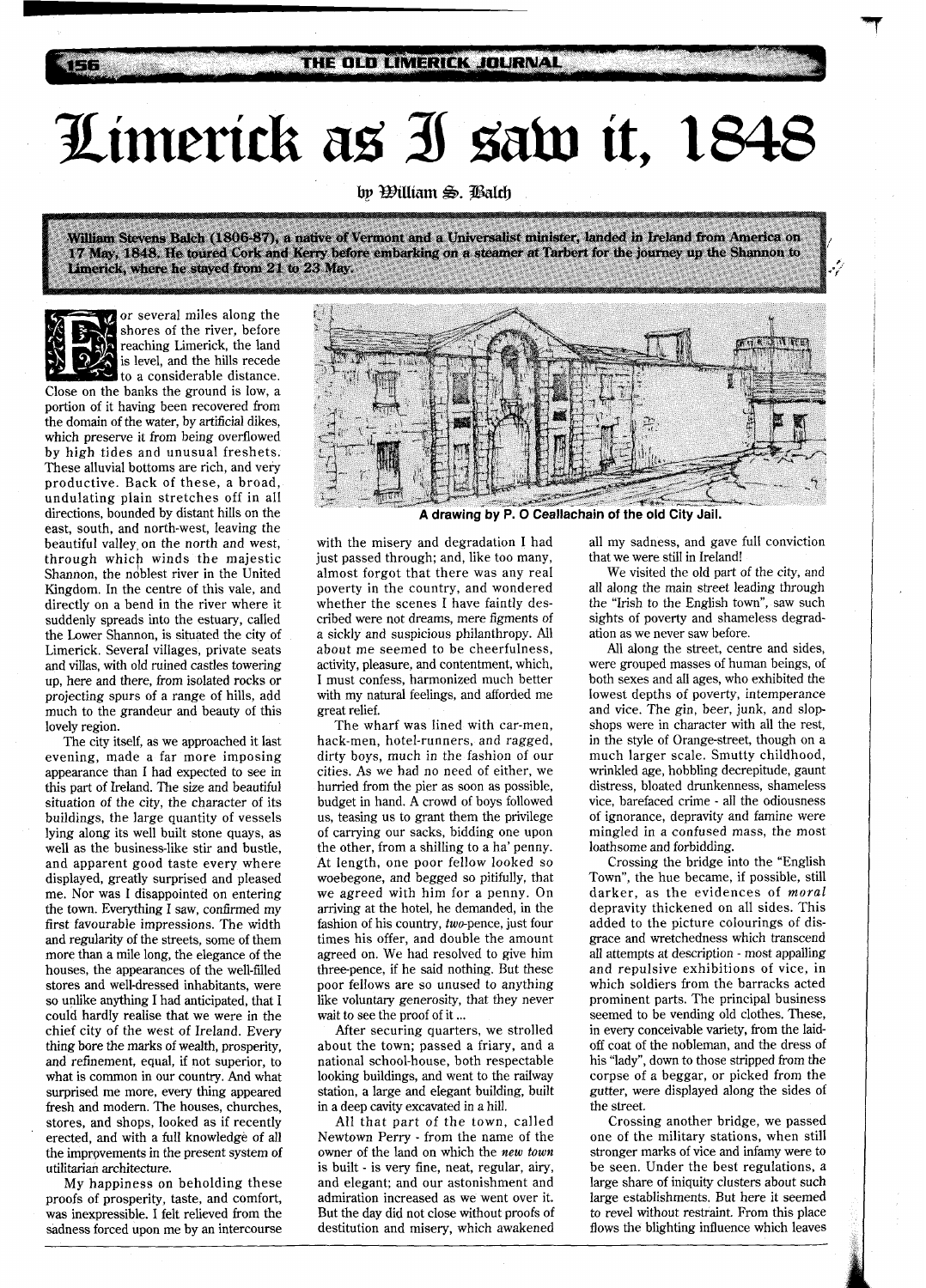such palpable traces of crime and moral pollution upon both men and women, young in years, but, it is feared, already old in vice and deep'in depravity. Who ever searched minutely, the *fill* history of large bodies of men, closely packed in barracks or monastery, without finding traces of depravity which have festered into the rottenest crimes; sometimes kept secret for a time, but afterward divulged? The Reformation corrected, in a measure the abuses of one, the prevalence of peace will remove the other.

We were satisfied to return to our inn, at an early hour, having looked upon scenes of beauty and wretchedness, depravity and shame, mingled in such confusion as we had never supposed possible. The events of yesterday I shall not soon forget. They form a chapter - nay a book of many chapters - in the history of my experience, never to be forgotten. The scenes of whole years have been crowded into a single day, and more phases of social life presented, than could be witnessed at home, by travelling from one end of our country to the other. The old and the new, the beautiful and the strange, from the days feudalism first reared these castle walls, to this hour, when wealth, sustained by a royal retinue of lords and armies, tramps with iron hoof upon the necks and virtue of this unfortunate people, are all confusedly huddled together; and I feel my spirit and my flesh completely exhausted. May the good Lord give faith and patience to endure one night of peace and quiet sleep.

May 23 - The only disturbance which troubled us during the night was the doleful cry of the watchmen, who passed our window every hour, drawling out the time of the night and "all's well", in a deep guttural tone, as if they had been released from the grave after a thousand years' confinement, and expected soon to return to it. After the outbreak, a few nights ago, when Messrs. O'Brien, Mitchel, and Meagher were driven from public meeting, and having seen multitudes during the evening, in various parts of the city, engaged in warm discussions upon political questions which now so much agitate this country, and knowing that many apprehended another emute of the citizens, we were easily disturbed; but nothing troubled us but the horrid cries of the night-watch.

We rose at **four** - the sun having preceded us by half an hour - and took a ramble about the still and quiet streets. Few were astir at that hour. Here and there, a solitary footman passed us, and occasionally a despondent ass, laden with a few vegetables, or boxes stowed into panniers laid across his back, and driven by a young woman with bare feet, dingy, and often ragged dress, and naked head, or covered by a white cambric cap, with a wide flowing ruffle about the face appearing alike uncared for, and fit companions in misfortune and doom of servitude. Their tramp along the clean and solitary streets at that beautiful hour, seemed lonely and sad, and contrasted

strangely with the cheerfulness and grandeur of that calm and sweet morning.

Soon the baker with his baskets of bread, the servant with her pail for water, the newsman with his bundle of papers, tripped more rapidly along the streets. Byand-by, a groggery was opened, and then a grocery, and, by six o'clock, there were signs of returning life in all the business parts of the town.

We visited the market places, which were first open. The only meat we saw displayed in the stalls was mutton, much of which appeared to be of an excellent quality. Butter, in large quantity, and of the very nicest kind, was all along the street, done up in neat rolls and handsomely stamped. There was also fish of various kinds, piles of boiled shrimps, early vegetables, mainly cabbage and cauliflower, bread, cheese, and articles common in our markets. The prices were not high - generally lower than in New York. Groceries are much dearer, especially tea, coffee, and sugar. Good coffee is from 30 to 40 cents a pound, and most dutiable articles are from three to four times as high as with us. The turfsellers attracted our notice. Some were standing by asses loaded with the article, others had baskets which they had brought on their backs many miles, and were willing to deliver in any part of the city. These were the most deplorably miserable and dejected of any, except the beggars which met us at every step, and followed us in droves, wherever we went, even into the hall of our hotel, and remained about the door, after being ordered out by our host, to waylay us when we came into the street again.

Many about the market were quite respectable in their appearance. I noticed several persons, well formed, tall, handsome, and genteel in their manners. I was surprised to see several women who could be called really beautiful, even dressed as they were. Every body knows that dress may be so tastefully selected and delicately arranged as to add much to nature's charms, and help set off beauty in its most favourable aspects. But among these rude peasant girls who had come many miles to market, with the commonest products they had themselves reared, there were specimens of female beauty, I had not expected to find in any class in Ireland.

By seven all the shops were open, and the streets were full of bustle and business. Everything in the main streets of the new town wore the appearance of thrift and prosperity. The stores are numerous, large, handsome, and well furnished, betokening an extensive and profitable business. The streets are wide, straight, neat, and airy, and intersected at right angles. Those nearest the river are occupied by large buildings used as stores below, and dwellings above. The land ascends gently from the river, and in the upper part of the town, especially along the Crescent, the dwellings are very large and elegant, the streets being ornamented with shade trees, and the yards filled with

vines, flowers, and shrubbery, much in the character of the best streets in American cities.

We visited this morning, one of the barracks, occupying a large fort on the high ground in the eastern part of the city. We bolted in unasked, and looked at the comfortable quarters of the soldiers. English statesmen are wise in one thing, keeping strong the right arm of tbeir power. The soldiers are well fed, and well paid, and have an easy time of it. None of the common people fare half so well. They are a sort of indigent nobility, furnished with red coats, glazed caps, and good rations at the public charge, and required to exercise barely enough to digest their food. And the ranks of an army are well suited to the hereditary gradations so indispensable in the working of British institutions. There is no motive for a soldier to desert, unless in a foreign land; it would be folly to forsake his beef, and bread, and whiskey, which come to him with perfect regularity, and at no cost, to seek a precarious livelihood on a patch of ground he might hire at an enormous rent, but could never own. His instinct makes him loyal, and natural rights and political and social wrongs do not trouble him. It is food and raiment, and a place to sleep, that concerns him most, and so he becomes mechanically valorous, when occasion requires.

Some three or four thousand of these minions of power, are now stored in the four barracks in this city, and thirty thousand more in different parts of the kingdom. Fresh troops are constantly arriving from England and Scotland. The agitation produced by O'Brien, M.P. Mitchell, and Meagher, the two former of whom are said to have used strongly seditious language in this city, a few evenings ago, is the cause of all this stir in military matters. I am told the officers are in pursuit of these men, and no doubt before this they are in "durance vile". ...

Two or three squads were going through a course of artillery drill. They were tall, noble looking fellows; and as they strutted through the evolutions around their brass pieces, pretending to put in cartridges and ram them down, prime, elevate, take aim, fire off, and swob out, all at the direction of little slim lads, in cloth caps, who swaggered about, flourishing rattan canes, like Broadway dandies, a feeling of pity and disgust was awakened, to think that the best energies of these "noble" young men were to be prostituted to the base purpose of learning how to kill their fellowmen scientifically by rule and by "law and order", and subject to the command of her Royal Majesty. What bloody madness! Oh Heavens! Is justice lost? Is mercy dumb? Then, "Rule Britannia" and tramp on with thy aristocratic hoofs, still more ruthlessly, and, crush what life is left in this wretched people! Drive on thy cart loads of **tax** and tithe gatherers, and arm thy constabulary to protect agents of absentees in distraining for rent or evicting tenants from desirable lands, turning them houseless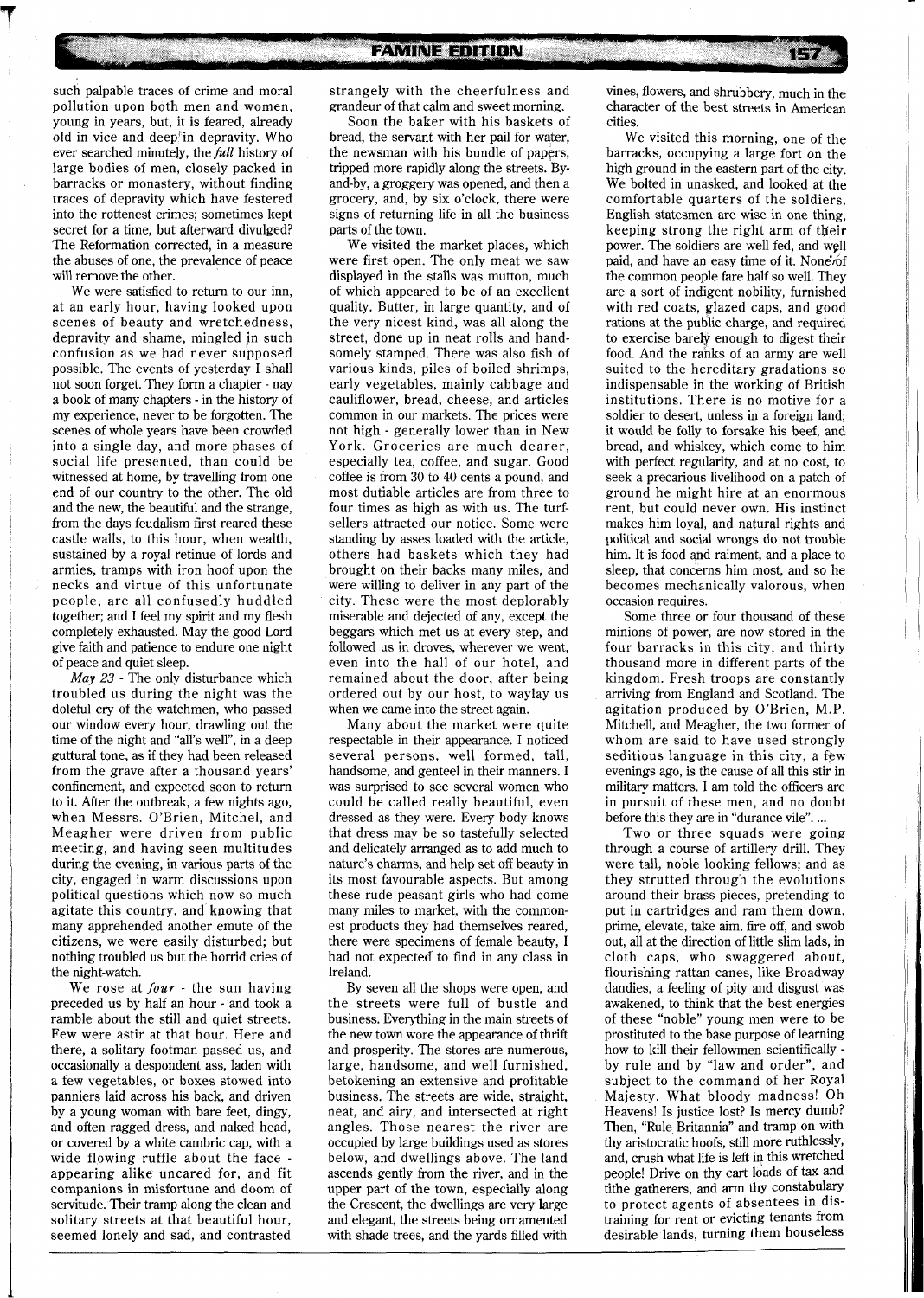158

## THE OLD LIMERICK JOURNAL

and penniless upon the world, and then train their military to shoot them down if they dare to make a show of resistance, or a particle of self-respect by way of objection. They have no remedy at law. Physical resistance is their only resource. And such a demonstration they must not make! ...

Is the remedy to be found in the infliction of greater oppressions, or by adding insult to injury? It seems to me as if the principles of humanity, as recommended in the gospels, are never thought of in connexion with the government of Ireland. That it is by a mere display of pride and power, that respect and obedience are looked for - methods which the veriest heathen tyrant would have adopted in the government of a conquered province, which he wished to depopulate, to make room for more loyal subjects.

The ignorance and wickedness of this country does not justify the treatment it receives. One wrong does not justify another; and until England learns to be just and generous towards the masses of her citizens, regarding them in the light of common justice and humanity, instead of bestowing all her care and favours upon her nobility and, gentry, no real improvement can be reasonably expected. If her statesmen would act the part of guardians and protectors, and devote her powers to educate the people, by giving them practical knowledge in the arts of civilisation, and then afford them a chance to do for themselves, instead of keeping them the serfs of absentee landlords, to be abused and cheated to the last inch by merciless agents, and trafficking middlemen, and then taxing them to the last farthing to support lordly priests, whose doctrines they disbelieve, and armies of policemen and soldiers to help keep them in the traces, they might look with confidence for improvement, for the peace and happiness of Ireland. As it is, the darkness thickens in her skies, corruption festers at her heart, poverty and crime mark her career, and distraction and ruin are in reserve for her future. Not a ray of hope or comfort gleams from any point of heaven, upon the masses of her sons and daughters. Oppression, starvation, or emigration are inscribed everywhere - on every hill and valley, in every town, village, and hamlet. Peace, justice, and competence are nowhere to be found.

To the courageous, of small means, there are glimmerings of light, wafted in the arrival of each emigrant ship from the distant shores of a foreign land; and they breathe more freely, and their pulses beat quicker, a smile even kindles upon their pale lips, when the thought strikes them that there is a *chance* for them to *forsake*  their native land, the homes and graves of their ancestors, and seek an asylum among strangers. But to the timorous, without means, there is nothing left but cold, blank despair, rendered more apparent by the glistening of the oppressor's power, which glimmers about the bristling bayonets of these trained bands of death and destruction, sent here



The entrance to the governor's house at the old City Jail.

to overawe the masses, and protect the exclusive privileges of the favoured *few!* 

No country can really prosper, whose inhabitants are so treated that they learn to hate their homes, and to despise the authorities.

From the artillery barracks, we wandered through the public square, and seeing many people gathering about a church near by, we went in. A woman who was serving as sexton, informed us there was to be a wedding, and invited us to walk in. We did so, and took our seats in the front of the gallery, but as it was some time before the parties arrived, we went below, and looked about the building. The pews are furnished with locks, and many of them were fastened to keep out the unbelievers. A tombstone is inserted in the wall, on the left of the pulpit, at the height of ten or twelve feet from the floor. Its lettering indicates that it is in memory of a Mrs. Russell, wife of one of the richest men in Limerick, we learned afterwards, made so by the distilling of whiskey, the monopoly of grain, and the fattening of hogs! The building itself is neat and respectable, of recent erection and in modern style.

A large number of people were gathered about the door, mere idlers, who came from curiosity, whom the *lady* sexton refused to admit. But one or two hundred, who were very respectably dressed, came in and seated themselves about the church. Their appearance fully justified my favourable opinion of the personal beauty of the inhabitants, especially the women,